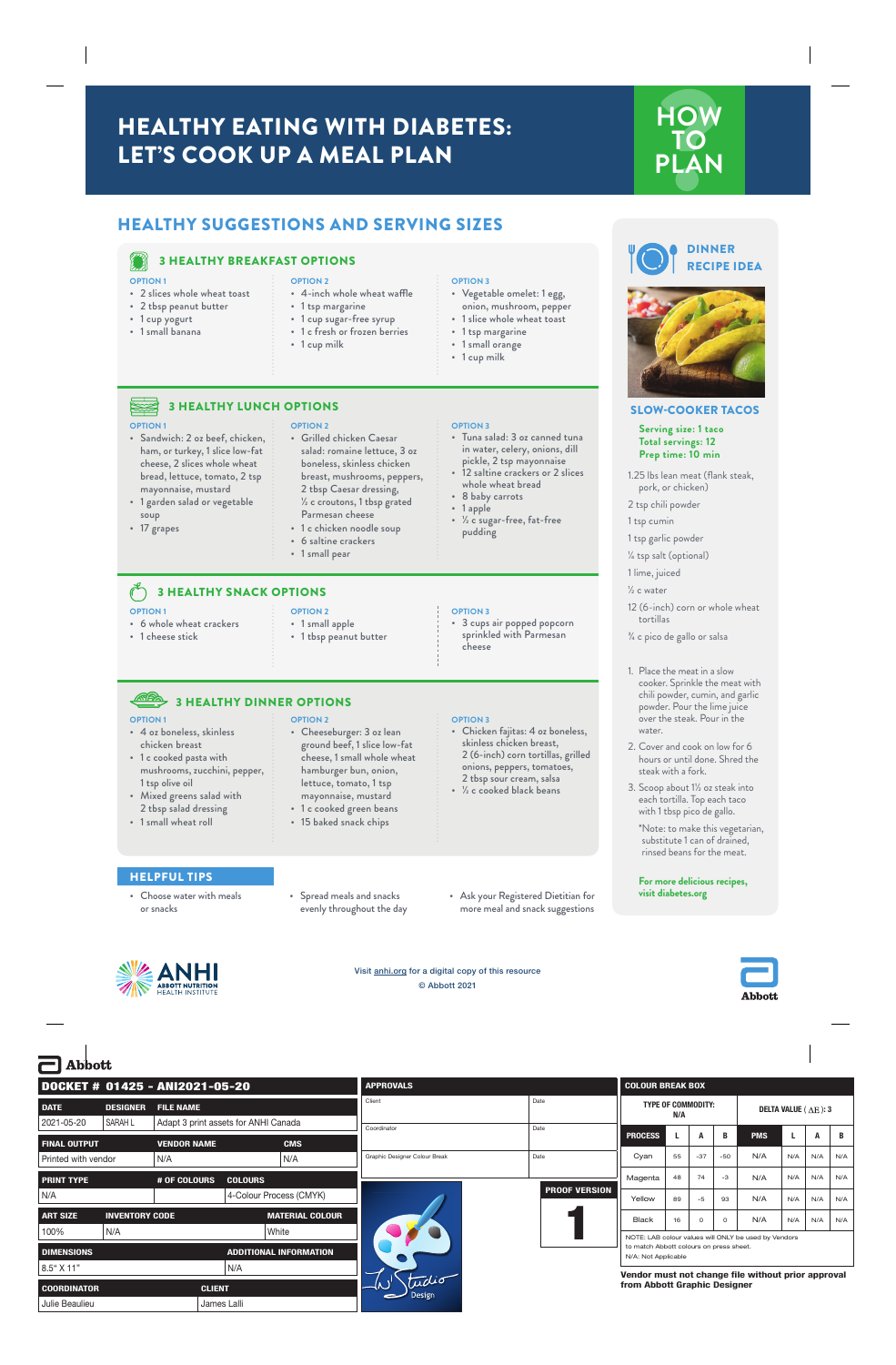# CHECK OUT THESE HEALTHIER OPTIONS TO HELP YOU MANAGE YOUR DIABETES



It's important to continue eating the food you love, while introducing healthy choices to keep you feeling good. Below, you'll find some helpful options to better manage your blood sugar.



# NOTES FROM DISCUSSIONS WITH YOUR MEDICAL CARE TEAM





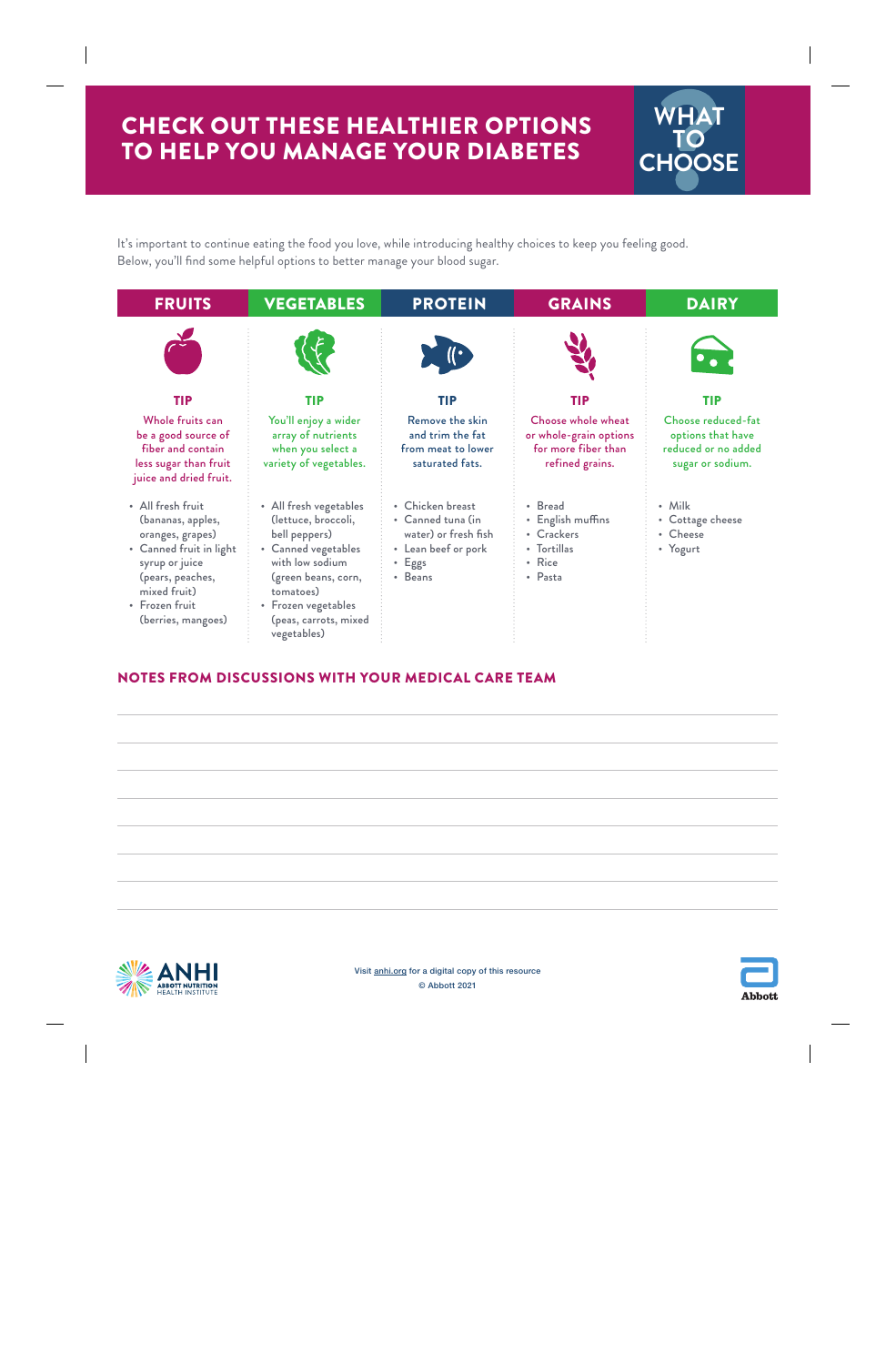# LIVING WITH DIABETES? TAKE CHARGE BY SETTING SOME GOALS



When you have prediabetes or diabetes, a healthy lifestyle is very important and has short- and long-term benefits. Use the list below to create personal goals. Pick one or two goals to get you started and build on those goals over time for a healthier lifestyle.

## GOAL EATING HEALTHY

Since foods affect blood sugar levels, it is important to pay attention to when, what, and how much you eat.



## MY PERSONAL GOAL

(**Example**: This week, I will write down the foods I eat to identify how my eating habits affect my blood sugar levels.)

## GOAL TAKING MY MEDICATION

In order to reach your blood sugar target, it's important to take your medication regularly at the dose and time prescribed.



MY PERSONAL GOAL (**Example**: Set a daily reminder

# GOAL STAY ACTIVE

30 minutes of moderate physical activity like briskly walking or swimming is recommended every day. You can break it into 10- or 15-minute increments.



## MY PERSONAL GOAL

(**Example**: I will briskly walk for 20 minutes in the morning 4 days per week.)

# GOAL KNOW MY NUMBER

Keep track of your blood sugar so you can identify trends. This will help you make needed adjustments to reach your blood sugar targets.



## MY PERSONAL GOAL

(**Example**: I will keep track of my blood sugar levels daily and share them with my doctor.)



### Annual checkup

| Place:                                        |         |
|-----------------------------------------------|---------|
| <b>Tracking my A1c</b>                        |         |
| Date:                                         | Result: |
| Date:                                         | Result: |
| Date:                                         | Result: |
| Date:                                         | Result: |
|                                               |         |
|                                               |         |
|                                               |         |
| Date:                                         |         |
| Appointment:<br>Physician:<br>Time:<br>Place: |         |
|                                               |         |
| Appointment:                                  |         |
|                                               |         |
|                                               |         |
| Physician:<br>Date:<br>Time:                  |         |



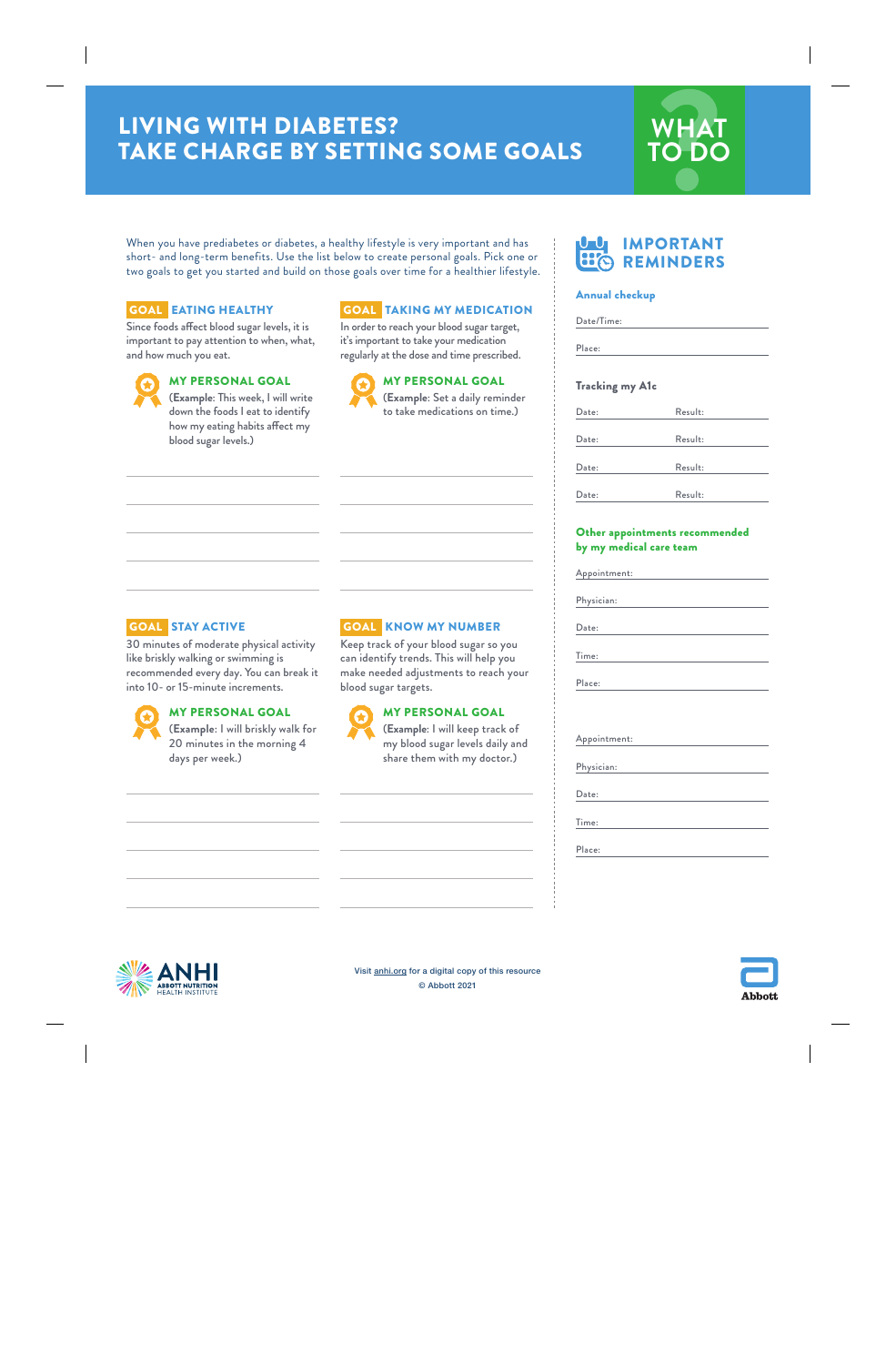# STAYING ON TRACK WITH DIABETES



|              | <b>BLOOD SUGAR</b><br>Work with your medical care team<br>to determine how often to track. |                   | PHYSICAL ACTIVITY<br>Consult your medical care team to determine<br>the right approach to keep you active. |                             | <b>WELL-BEING</b><br>Take time at the end of each day<br>to determine how you feel. |                                     |                                     |
|--------------|--------------------------------------------------------------------------------------------|-------------------|------------------------------------------------------------------------------------------------------------|-----------------------------|-------------------------------------------------------------------------------------|-------------------------------------|-------------------------------------|
|              | TEST <sub>1</sub>                                                                          | TEST <sub>2</sub> | TEST <sub>3</sub>                                                                                          | <b>TYPE OF</b><br>ACTIVITY? | <b>HOW LONG?</b>                                                                    | <b>HOW'S YOUR</b><br>ENERGY?        | DO YOU FEEL<br>WELL?                |
|              | EXAMPLE:<br>95                                                                             | EXAMPLE:<br>140   | EXAMPLE:<br>110                                                                                            | EXAMPLE:<br>Walking         | EXAMPLE:<br>15 minutes                                                              | EXAMPLE:<br>6 on a scale of 1 to 10 | EXAMPLE:<br>7 on a scale of 1 to 10 |
| <b>SUN</b>   |                                                                                            |                   |                                                                                                            |                             |                                                                                     |                                     |                                     |
| <b>NON</b>   |                                                                                            |                   |                                                                                                            |                             |                                                                                     |                                     |                                     |
| <b>TUES</b>  |                                                                                            |                   |                                                                                                            |                             |                                                                                     |                                     |                                     |
| WED          |                                                                                            |                   |                                                                                                            |                             |                                                                                     |                                     |                                     |
| <b>THURS</b> |                                                                                            |                   |                                                                                                            |                             |                                                                                     |                                     |                                     |
| FRI          |                                                                                            |                   |                                                                                                            |                             |                                                                                     |                                     |                                     |
| <b>SAT</b>   |                                                                                            |                   |                                                                                                            |                             |                                                                                     |                                     |                                     |

Share this with your medical care team at your next visit.